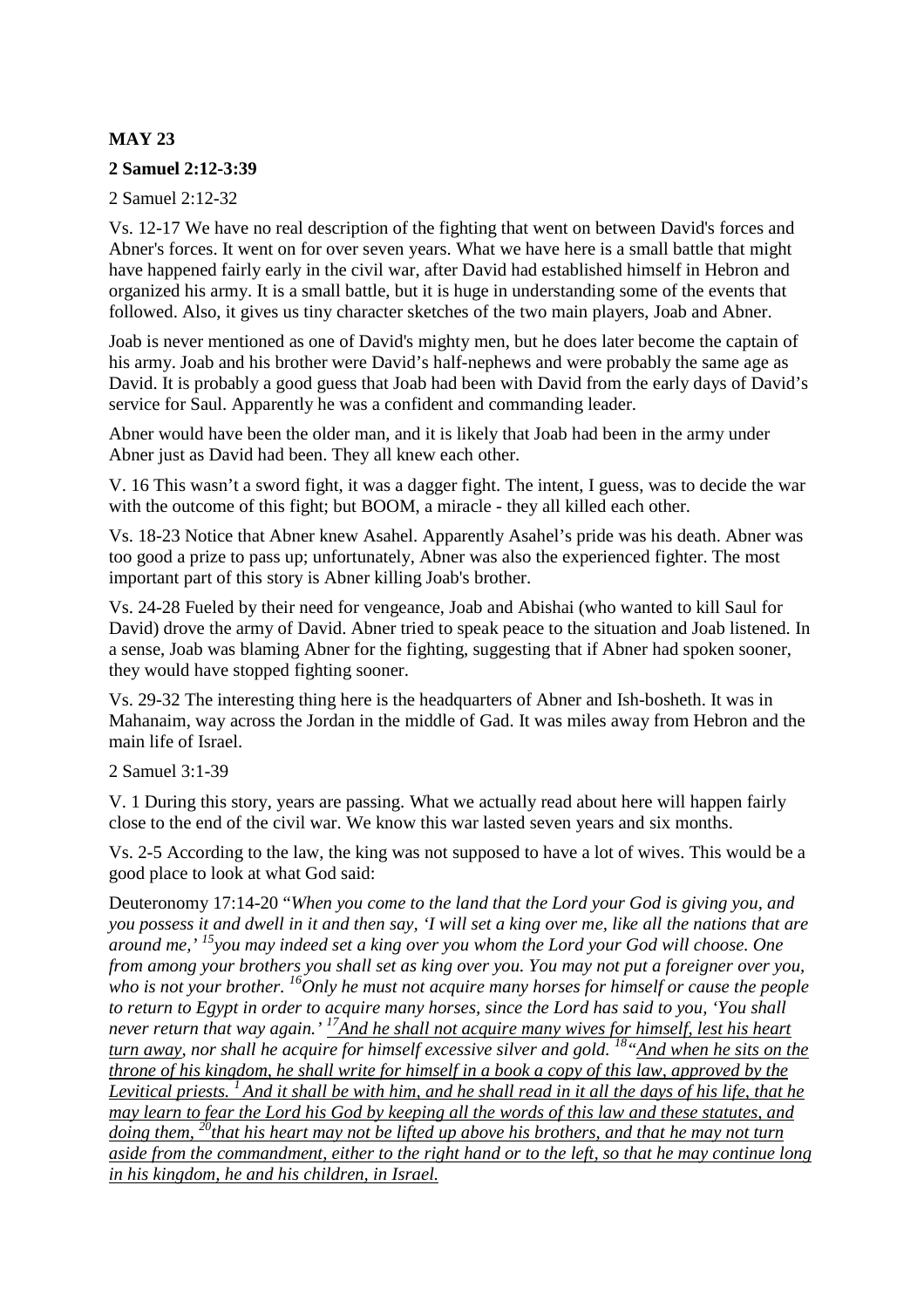Now, how many wives are too many? We guys ask ourselves that all the time, and some days "one" is too many; but usually we would say, "Who'd want more than one?" By v. 5, David has six wives and he'll acquire some others along the way. This will quietly set up David for a fall, one from which he will never fully recover. If the point of marriage is completion and becoming "one" with one person, then the effect of all of these women was that David remained incomplete and "one" with no one. David would remain unsatisfied emotionally and sexually and he would keep looking, in all the wrong places.

Vs. 7-8 This was a very serious thing that Abner did. To claim one of Saul's wives as his own, even having sex with her, would have been a step to the throne. When Solomon's brother tried to marry David's last concubine (which would have been illegal under the law), Solomon had him killed, knowing it was a ploy (instigated by Joab and Abiathar) so he could claim the right to the throne over Solomon. It was a murky business and what Abner did here was possibly preparation for becoming king himself. In Abner's defense, although he never denies the charge, he seems offended by the insinuation. He still did what he did and shouldn't have. I wonder if Abner was getting tired of fighting against God. They all knew Samuel had anointed David king.

Vs. 9-11 Abner, as a political animal, would have to find a way to come into David's favor. Ishbosheth seems like a tragic figure here. If Abner hadn't fueled the civil war, I think Ish-bosheth, who was probably a friend of David's and was legally David's brother-in-law, probably would have been happy with making peace with David and endorsing David's throne.

Vs. 13-16 This is all very interesting. David wanted Michal back. She had been his wife, but also, she was the daughter of Saul and he was Saul's son-in-law. It was justice, it was political and it could heal some things.

Notice that Ish-bosheth had her taken and separated from her husband. Ish-bosheth doesn't seem like a bad guy, and the fact that David didn't kill him during these seven years shows some respect. Before this whole fiasco, I'll bet they had been friends.

Somehow I feel bad for this poor schmuck Paltiel. His name sounds like a sandwich from Panera and he is really moved and hurt by this thing. What a mess. People were still paying for Saul's ungodliness.

Vs. 17-19 Abner, a natural leader and very influential person, was laying the framework for bringing all the tribes to David.

Vs. 20-21 There might be more to this than meets the eye. Abner had been one of those former "friends" of David who had kept Saul's fears of and hate for David alive. This covenant was not only for peace with Abner, but it might have been for Abner to have a position in David's government.

Vs. 22-39 This story eventually brings the civil war to an end, and it seems tragic to me for more than one reason.

V. 26 Joab not only acted without any obedience to David, but he showed that he was very deceitful and ambitious.

V. 27 This verse explains God's view of why Joab did this.

V. 35 Unlike Saul, David's resolve was firm.

Vs. 36-37 God used this situation to bring the people to David. Politically speaking, removing Abner was a good thing, but the means by which it happened would poison David's reign. Although David rightfully said he didn't know about this, and then cursed Joab's family, and cried and made a poem, the just thing would have been to have put Joab to death. David saved this job for Solomon. In the future, David will command Solomon to kill Joab for this act.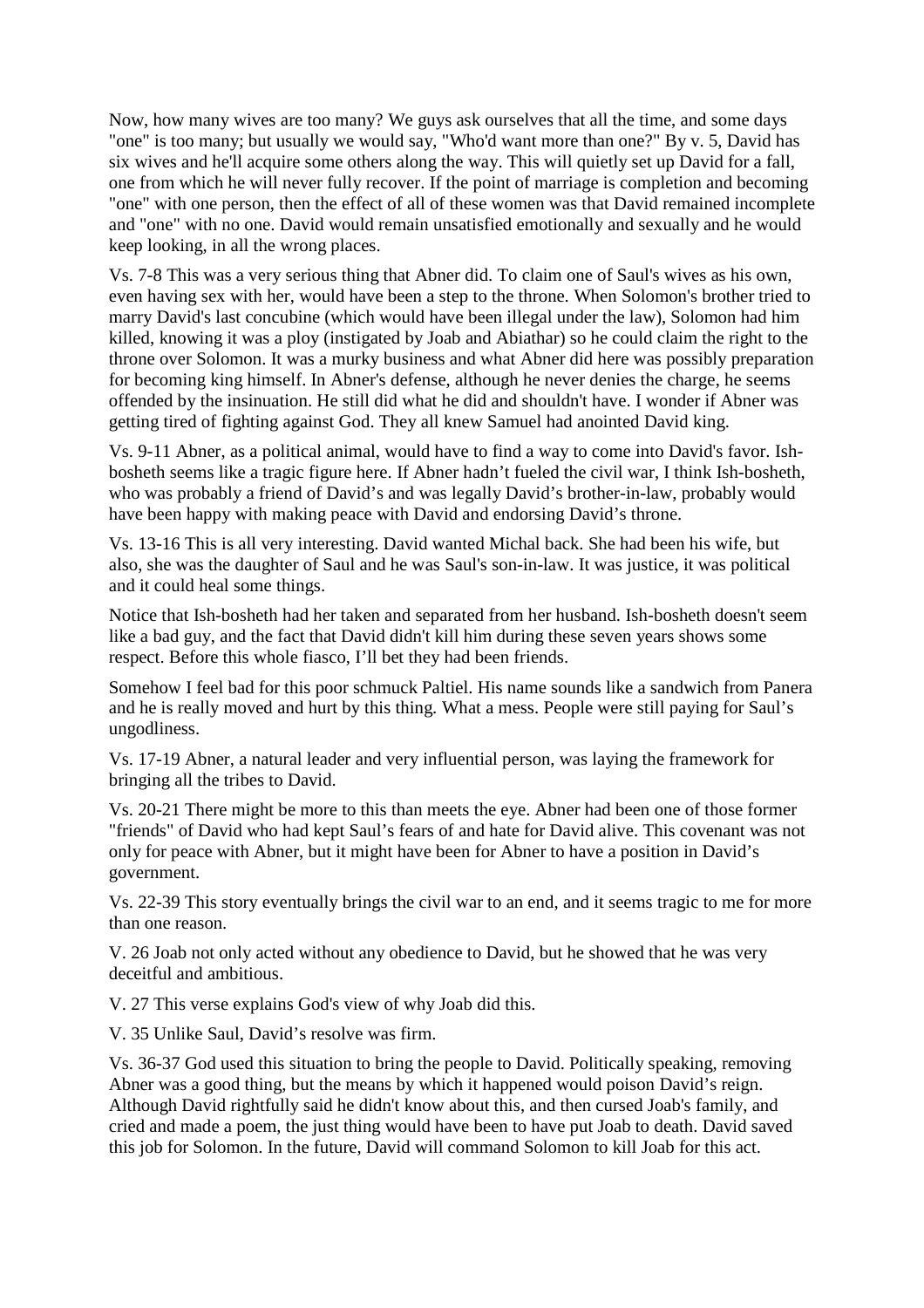I can only think that David was so fixed on getting things secure and stable that he didn't want to lose a man like Joab, who was important to the forming of Israel. You will get your own ideas as you read this, but year after year I'm saddened by these stories.

I know we are all riddled by sin and weakness, and none of us is any better than David; but these stories are here for us to learn. I guess I would say that if we begin with faith and dependence on God, we have to end that way. There have been ministries that have protected key players when they have sinned, because if those sins had been exposed or that person treated justly in accordance with their failure, it would have "hurt" the ministry. No one is so important that their sin can be overlooked if it disqualifies them from leadership. No ministry is so important that it can tolerate sin for the greater good. All of us are prone to this, but in different areas and different ways.

Here, at the beginning of David's reign, he is allowing poison to enter the stream, and it will get worse. It might be that David's own tolerance for his own lying also made him weak to dealing justly with those who were like him. Again, we'll see the tragic result of that too.

### **John 13:1-30**

The Gospel of John is very unique, and particularly after reading the first three Gospels, there is a different kind of richness in the stories John includes. If the other portions of John shine, this part is absolutely brilliant. This Upper Room Discourse, beginning in chapter 13 and ending in chapter 17, is amazing. It is uncut discipleship teaching. Jesus is preparing His disciples to hold on to their faith, which will be severely tested at His death. He is also preparing them for the ministry they will have after His resurrection as they are guided by the Spirit. Understanding this portion of Jesus' teaching is dependent on understanding the stress they all felt and the fact that they were entering a very dark tunnel. This teaching would stay with them the rest of their lives and mark their ministries, but here, it was meant to give them hope following Him as His disciples on this mission.

We actually get the setting for chapter 13 from the other Gospels, where they tell us that a fight broke out among the disciples as to who was the greatest. They all knew that something was going to happen during this visit to Jerusalem. Thomas had already said those sage words, *Let us also go that we may die with Him* (John 11:16). They all knew there were threats against Jesus. And Jesus kept talking about His death and resurrection. There was some expectation that something would happen, and they must have been hopeful that Jesus would win and there would be a kingdom.

Vs. 1-11 Notice that Jesus served from a position of strength and He had a goal and a message. We tend to think that those who "can," "do," and those who "can't," "serve." Not so. Servant leadership always has a deep strength, a goal and a message. Notice, too, that this was outside of Jesus' "job description" as a rabbi, but not outside His job as a savior and maker of disciples.

V. 8 Jesus seeks to wash. How sad to resist.

Vs. 12-20 Jesus gave the explanation of what He had done. This was not only teaching on leadership and servanthood, but there was something here about preparing the disciples for the night ahead.

Vs. 21-30 Jesus was *troubled in His spirit* again, but this time, because one of His own would betray Him.

V. 23 The disciple Jesus loved is the writer of this Gospel, John the son of Zebedee, Jesus' cousin.

V. 27 This was Satan himself taking possession of Judas. Satan saved the big job for himself.